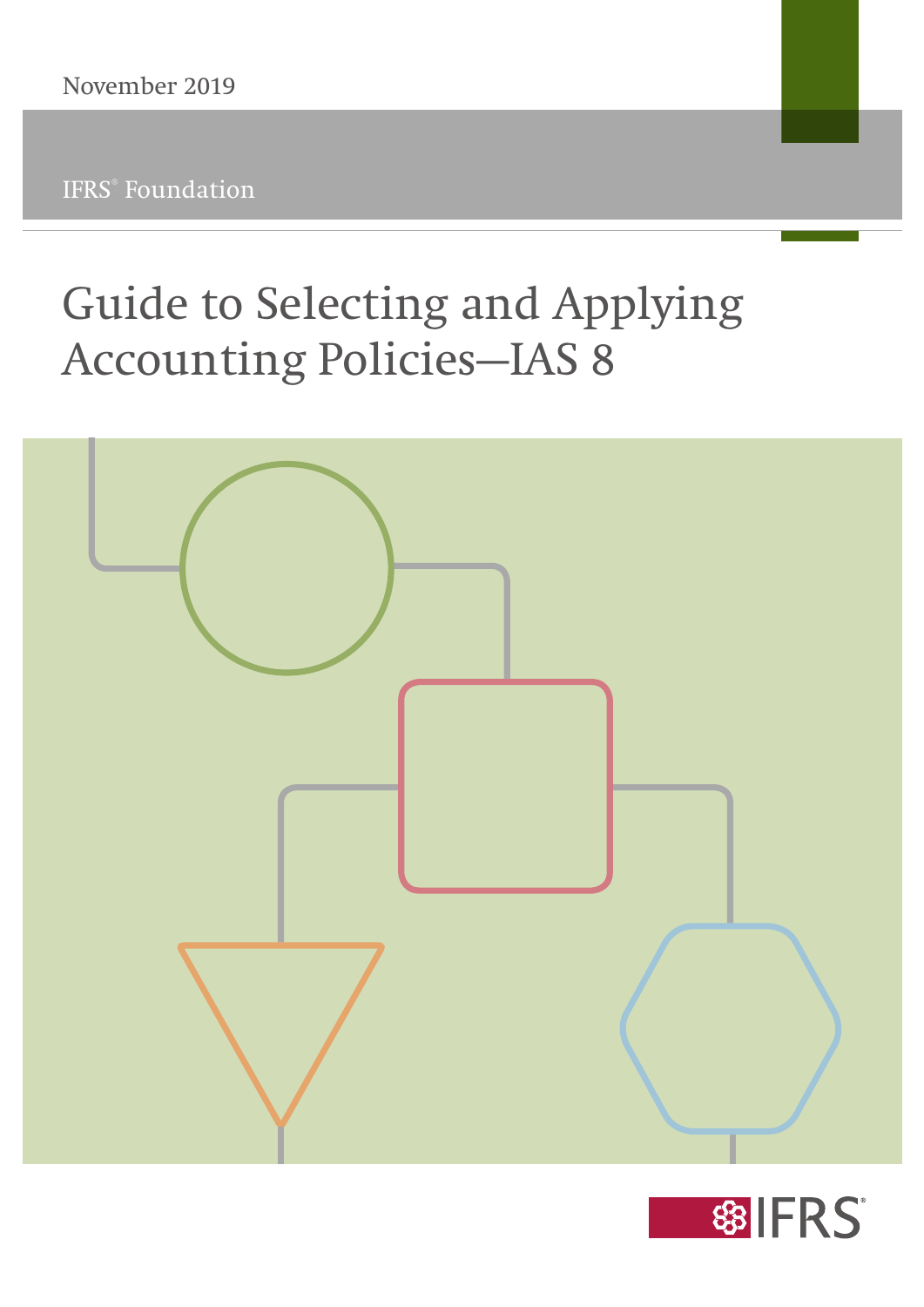IAS 8 *Accounting Policies, Changes in Accounting Estimates and Errors* specifies requirements for entities in selecting and applying accounting policies for transactions, other events and conditions.

This guide explains how to apply those requirements using material and examples that have been discussed by the International Accounting Standards Board (Board) or IFRS Interpretations Committee (Committee).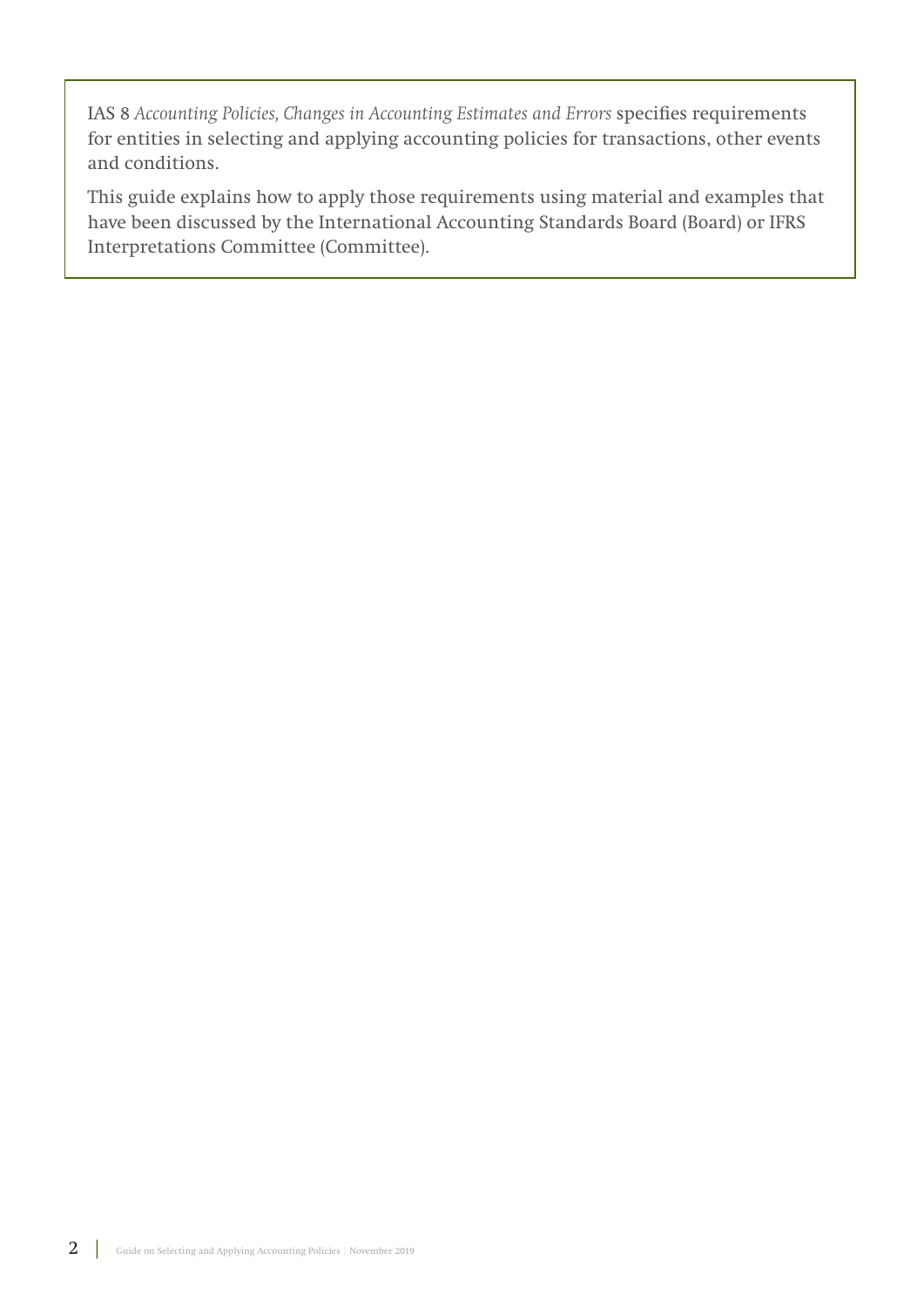## **Overview of IAS 8 requirements for selecting and applying accounting policies**

When an IFRS Standard specifically applies to a transaction, other event or condition, an entity determines the accounting policy or policies for that item by applying the Standard.

In the absence of an IFRS Standard that specifically applies to a transaction, other event or condition, preparers of an entity's financial statements use judgement in developing and applying an accounting policy that results in information that is (a) reliable and (b) relevant to the economic decision-making needs of users of financial statements.1 How preparers develop and apply such an accounting policy depends on whether IFRS Standards deal with similar and related issues.

**Figure 1—Steps for selecting and applying accounting policies for a transaction, other event or condition**



<sup>1</sup> Paragraph 10 of IAS 8 *Accounting Policies, Changes in Accounting Estimates and Errors*.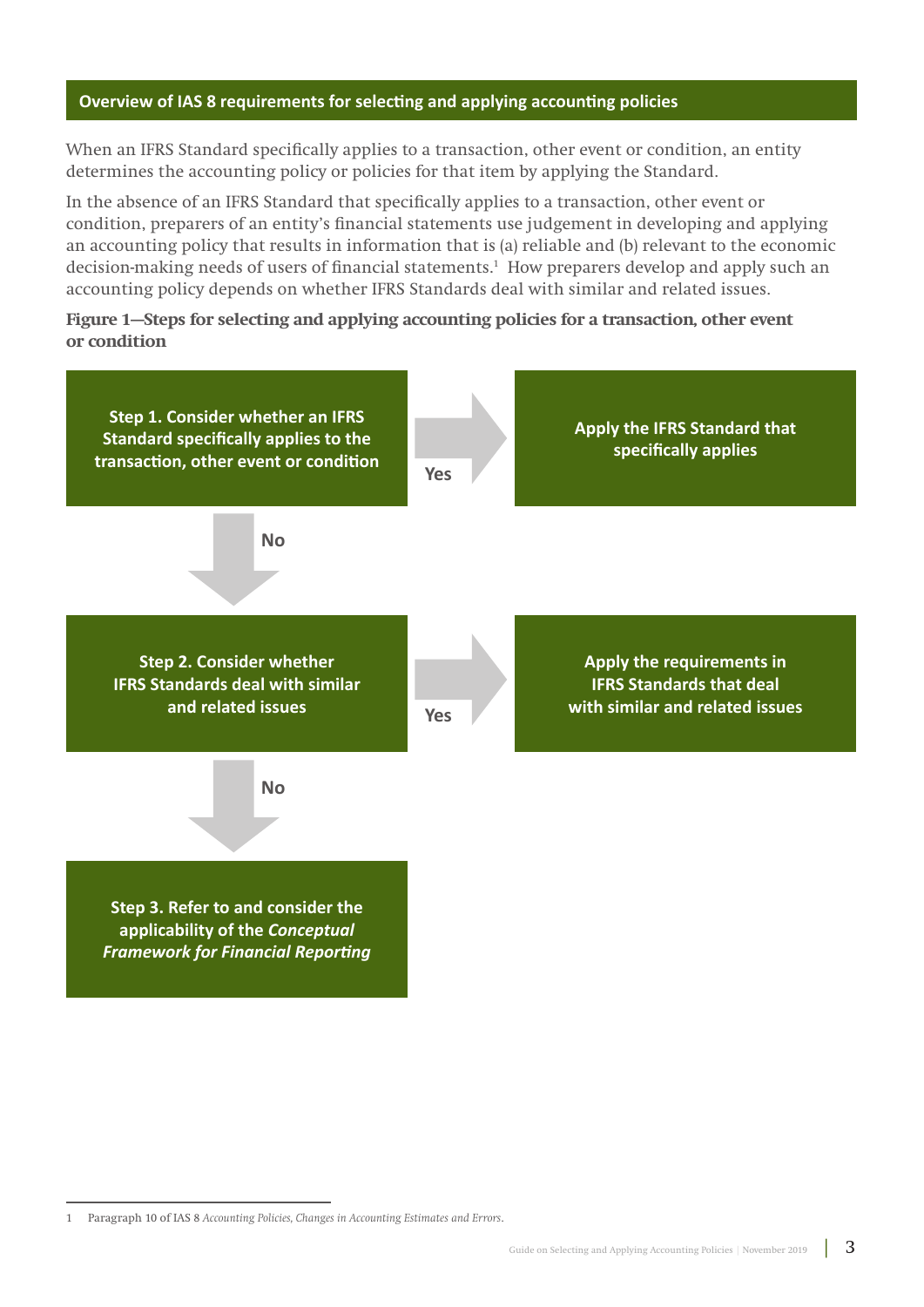## **Step 1—Consider whether an IFRS Standard specifically applies to the transaction, other event or condition**

If an IFRS Standard specifically applies to a transaction, other event or condition, an entity applies the requirements of that Standard. The entity does so even if those requirements do not align with concepts in the *Conceptual Framework for Financial Reporting* (*Conceptual Framework*)—see Examples 1 and 2.

## **Why does an entity apply the Standard that specifically applies?**

An entity applies the requirements of the Standard that specifically applies because:

- (a) IAS 8 states that when an IFRS Standard specifically applies to a transaction, other event or condition, the accounting policy or policies applied to that item are determined by applying that Standard.2
- (b) IAS 1 *Presentation of Financial Statements* requires financial statements to present fairly the financial position, financial performance and cash flows of an entity. It makes a general statement that fair presentation requires the faithful representation of the effects of transactions, other events and conditions in accordance with the definitions and recognition criteria for assets, liabilities, income and expenses set out in the *Conceptual Framework*. It goes on to provide more specific requirements. It states that:
	- (i) the application of IFRS Standards, with additional disclosures when necessary, is presumed to result in financial statements that achieve a fair presentation;
	- (ii) in virtually all circumstances, an entity achieves a fair presentation by compliance with applicable IFRS Standards; and
	- (iii) a fair presentation also requires an entity to select and apply accounting policies in accordance with IAS 8.3
- (c) the first section of the *Conceptual Framework* explains its status and purpose. It confirms that the *Conceptual Framework* is not a Standard and that nothing in the *Conceptual Framework*  overrides any Standard or any requirement in a Standard.4

## **Example 1—A levy triggered when an entity generates revenue in two years**

A government charges a levy on entities as soon as they generate revenue in 2021. The amount each entity pays is calculated by reference to the revenue it generated in 2020. The levy is within the scope of IFRIC 21 *Levies*.

An entity's reporting period ends on 31 December 2020. The entity generates revenue in 2020, and in 2021 it starts to generate revenue on 3 January.

## *IFRIC 21*

IFRIC 21 states that the event that gives rise to a liability to pay the levy is the event that triggers the payment of the levy, which in this example is the generation of revenue in 2021.<sup>5</sup> The generation of revenue in 2020 is necessary for determining the amount of the liability. However, it is not sufficient to give rise to the liability, even if the entity will be economically compelled to generate revenue in 2021. Applying IFRIC 21, the entity does not recognise a liability in the reporting period ending on 31 December 2020. It first recognises a liability on 3 January 2021.

<sup>2</sup> Paragraph 7 of IAS 8 *Accounting Policies, Changes in Accounting Estimates and Errors*.

<sup>3</sup> Paragraphs 15 and 17 of IAS 1 *Presentation of Financial Statements*.

<sup>4</sup> Paragraph SP1.2 in the Status and Purpose section of the *Conceptual Framework for Financial Reporting*.

<sup>5</sup> Paragraphs 8–9 of IFRIC 21 *Levies* and Example 2 in the Illustrative Examples accompanying IFRIC 21.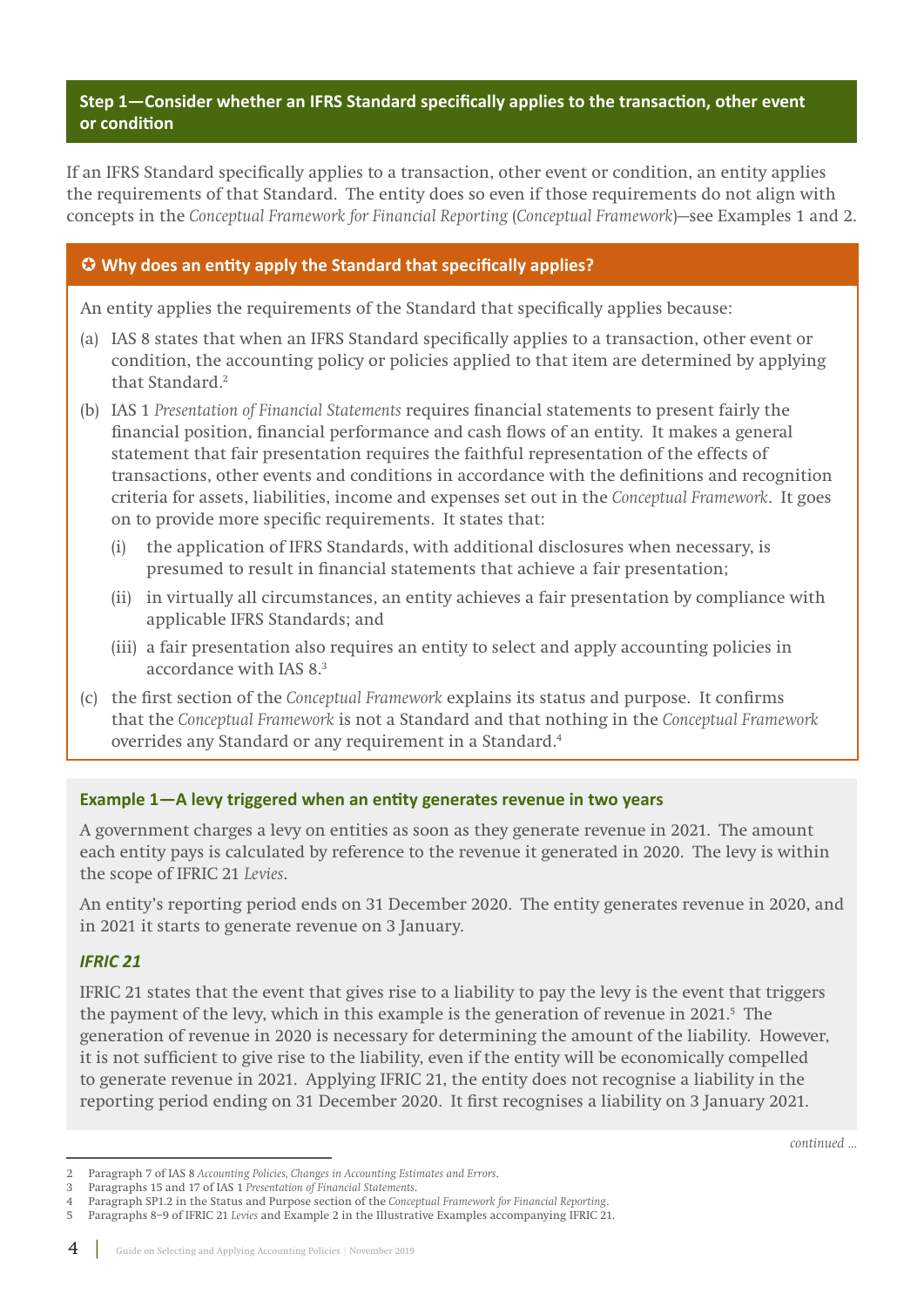## *Conceptual Framework*

If the entity were to apply the concepts in the *Conceptual Framework*, it might recognise a liability earlier. Applying those concepts, the liability to pay the levy would be viewed as arising when the entity:

- (a) has already obtained economic benefits or taken an action and, as a consequence, will or may have to pay a levy that it would not otherwise have had to pay; and
- (b) has no practical ability to avoid paying the levy.6

Condition (a) is satisfied progressively in 2020 as the entity generates revenue in that year. If at that time the entity has no practical ability to avoid generating revenue in 2021, condition (b) is also satisfied. The liability would be viewed as accumulating as the entity generates revenue in 2020.7

## *When to recognise a liability*

Because IFRIC 21 specifically applies to this kind of levy and addresses the timing of liability recognition, the entity applies the requirements of IFRIC 21—not concepts in the *Conceptual Framework*—to determine when to recognise a liability.

## **Example 2—Classification of a financial instrument with no contractual obligation to deliver cash or another financial asset**

An entity issues a financial instrument. The terms of the instrument neither oblige the entity to pay dividends or interest to holders of the instrument, nor oblige it to redeem the instrument. However, the instrument includes a 'dividend blocker'—a term specifying that the entity cannot pay dividends to its ordinary shareholders unless it has paid dividends of a specified amount to holders of the instrument. The effect of the dividend blocker is that the entity may be economically compelled to pay dividends of the specified amount to instrument holders, despite having no contractual obligation to do so.

The instrument is within the scope of IAS 32 *Financial Instruments—Presentation*.

## *IAS 32*

IAS 32 specifies how issuers of financial instruments classify the instruments. For an issuer to classify an instrument as an equity instrument rather than a liability, among other things, the instrument must include no contractual obligation to deliver cash or another financial asset to another entity.8

In 2006, the Board considered whether economic compulsion affects the classification of a financial instrument. It confirmed that a contractual obligation to deliver cash or another financial asset to the holder of an instrument must be established through the terms and conditions of the instrument—IAS 32 does not require or permit factors outside the contractual arrangement to be taken into consideration. Thus, by itself, economic compulsion would not result in a financial instrument being classified as a liability applying IAS 32.9

So, applying IAS 32, the entity classifies the instrument considering only its contractual obligations. An economic compulsion to pay dividends to ordinary shareholders has no effect on classification.

<sup>6</sup> Paragraphs 4.29 and 4.43 of the *Conceptual Framework for Financial Reporting*.

<sup>7</sup> IASB meeting, October 2016, Agenda Paper 10C *[Conceptual Framework—Testing the proposed asset and liability definitions—illustrative examples](https://www.ifrs.org/-/media/feature/meetings/2016/october/iasb/conceptual-framework/ap10c-testing-proposed-asset-liability-definitions-illustrative-examples.pdf)*, Example 2.5(a).

<sup>8</sup> Paragraph 16(a)(i) of IAS 32 *Financial Instruments—Presentation*.

<sup>9</sup> IFRIC *Update*, November 2006, Agenda Decision *[Classification of a financial instrument as liability or equity](https://www.ifrs.org/-/media/feature/news/updates/ifrs-ic/2006/november-2006-ifric-update.pdf)*.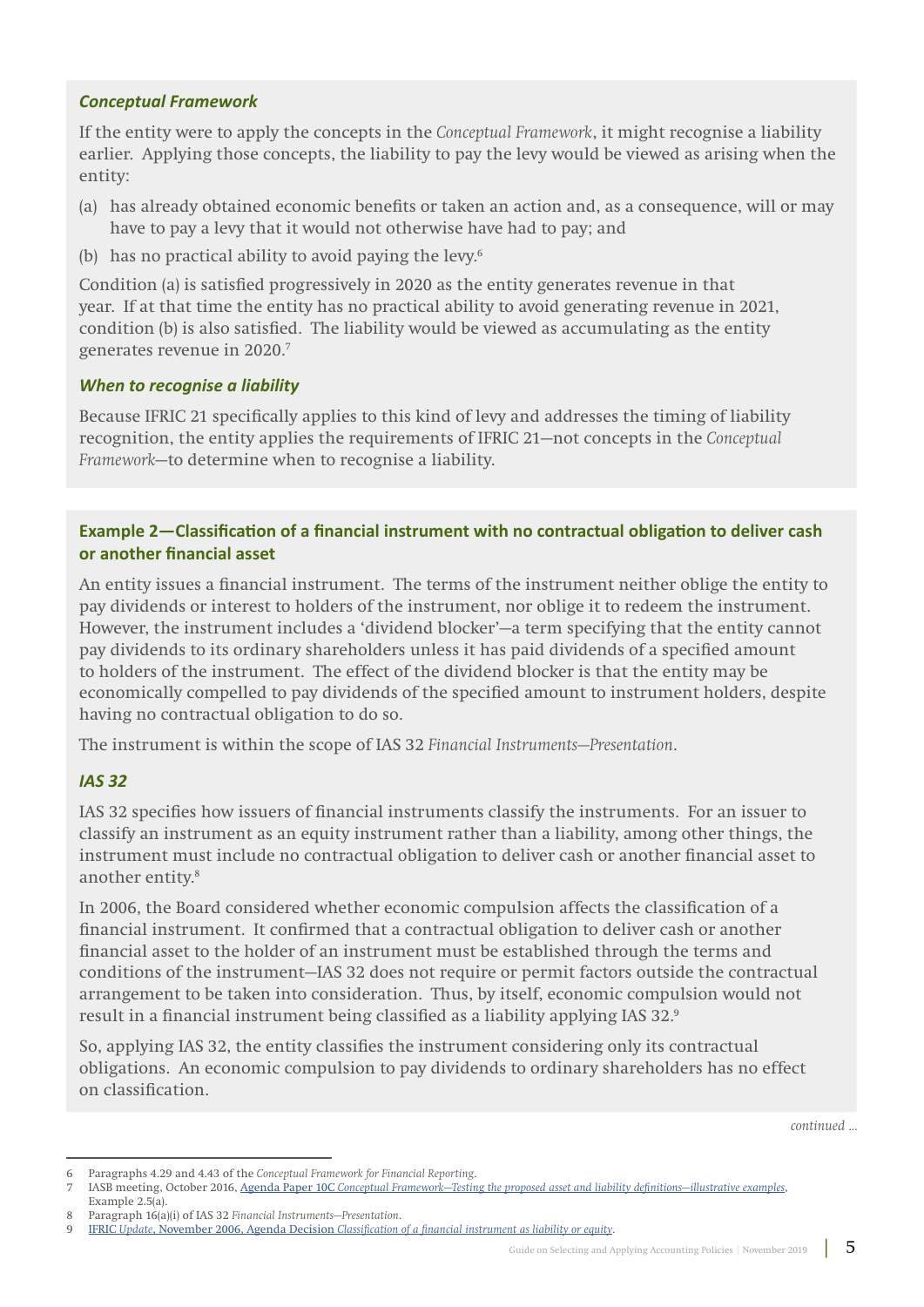#### *Conceptual Framework*

The *Conceptual Framework* defines a liability as a present obligation of an entity to transfer an economic resource as a result of past events. It defines an obligation as a duty or responsibility that an entity has no practical ability to avoid. It notes that in some cases, an entity may have no practical ability to avoid a transfer if any action that it could take to avoid the transfer would have economic consequences significantly more adverse than the transfer itself.<sup>10</sup>

#### *How to classify the financial instrument*

Because IAS 32 specifically applies to this financial instrument and addresses its classification, the entity applies the requirements of IAS 32—not concepts in the *Conceptual Framework*—to classify the instrument.

## **Considerations for liabilities**

For most transactions, other events or conditions, an IFRS Standard specifically applies. This is especially the case for transactions, other events or conditions that give rise to liabilities because the scope of IAS 37 *Provisions, Contingent Liabilities and Contingent Assets* is defined broadly. The scope of IAS 37 includes all liabilities of uncertain timing or amount and all contingent liabilities that are not within the scope of another IFRS Standard.

Furthermore, IAS 37 covers many aspects of accounting for items within its scope—it specifies which transactions and events give rise to a liability, the criteria that must be met for recognition of the liability, how an entity measures recognised liabilities initially and subsequently, and what information an entity discloses about both recognised liabilities and unrecognised contingent liabilities. IAS 37 also addresses many of the questions that can arise in accounting for liabilities of uncertain timing or amount—uncertainty about whether an obligation exists (especially if there is a dispute or the obligation is not legally enforceable), uncertainty about when an obligation arises (especially if the outcome depends on the entity's future actions), uncertainty about the outflows that will be required to settle the obligation, and how to account for the time value of money.

<sup>10</sup> Paragraphs 4.26, 4.29 and 4.34 of the *Conceptual Framework for Financial Reporting*.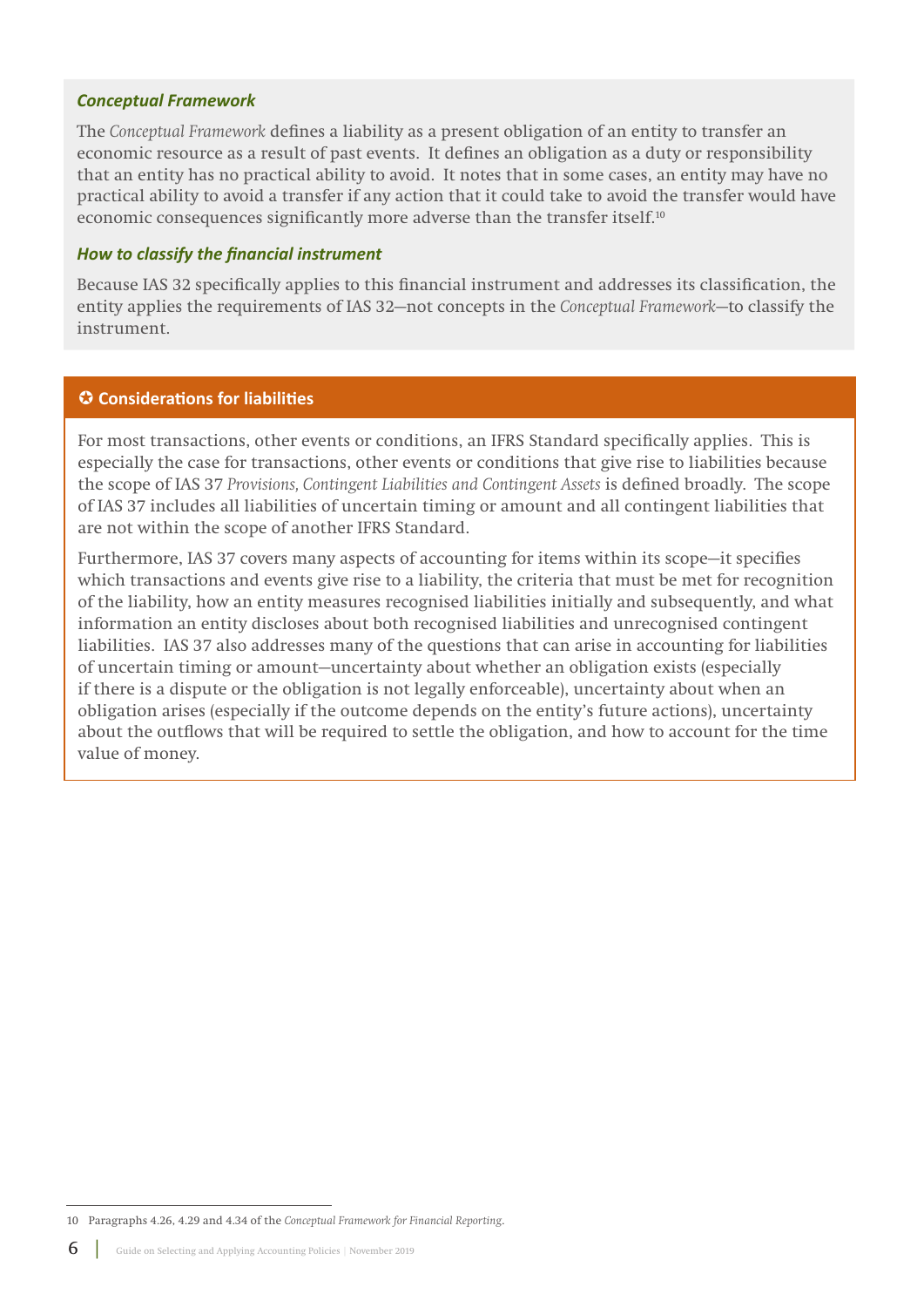## **Step 2—Consider whether IFRS Standards deal with similar and related issues**

IAS 8 specifies that, in the absence of an IFRS Standard that specifically applies to a transaction, other event or condition, preparers use judgement in developing and applying an accounting policy that results in relevant and reliable information. IAS 8 goes on to specify that in making that judgement, preparers refer to and consider the applicability of, in descending order:

- (a) the requirements in IFRS Standards dealing with similar and related issues; and
- (b) the definitions, recognition criteria and measurement concepts for assets, liabilities, income and expenses in the *Conceptual Framework*. 11

The phrase 'in descending order' creates a hierarchy. At the top of the hierarchy are the requirements in IFRS Standards dealing with similar and related issues. The hierarchy means that, to the extent that there are applicable requirements in one or more IFRS Standards dealing with similar and related issues, preparers of financial statements develop an accounting policy by referring to those requirements, rather than to the definitions, recognition criteria and measurement concepts in the *Conceptual Framework*. Preparers may need to apply judgement in deciding whether there are IFRS Standards that deal with issues similar and related to those arising for the transaction under consideration.

In developing an accounting policy with reference to the requirements in IFRS Standards dealing with similar and related issues, preparers need to use their judgement in applying all aspects of the Standard that are applicable to an issue.<sup>12</sup> Such aspects could include disclosure requirements. In other words:

- (a) it might be inappropriate to apply only some requirements in an IFRS Standard dealing with similar and related issues if other requirements in that Standard also relate to the transaction for which a policy is being developed; but
- (b) it might not be necessary to apply all the requirements of the Standard.

#### **Example 3—Back-to-back commodity loans**

A bank borrows gold from one party (contract 1) and then lends that gold to another party for the same term and for a higher fee (contract 2). The bank enters into the two contracts in contemplation of each other but the contracts are not linked. In each contract, the borrower obtains legal title to the gold at inception and has an obligation to return, at the end of the contract, gold of the same quality and quantity as that received. Each borrower pays a fee to its lender over the term of the contract but there are no cash flows at the inception of the contract.

#### *No IFRS Standard that specifically applies*

The preparers of the bank's financial statements might conclude that no IFRS Standard specifically applies to these contracts. They might judge that:

- (a) the contracts are not leases within the scope of IFRS 16 *Leases*. They are not dependent on the use of an identified asset—each borrower may return gold different from that borrowed;
- (b) the contracts are not within the scope of IFRS 9 *Financial Instruments*. Gold is a commodity, not a financial asset.<sup>13</sup> IFRS 9 applies to some contracts to buy or sell a non-financial item, but the contracts in this example are contracts to lend gold, not to buy or sell it.<sup>14</sup>

<sup>11</sup> Paragraphs 10–11 of IAS 8 *Accounting Policies, Changes in Accounting Estimates and Errors*.

<sup>12</sup> IFRIC *Update*[, March 2011, Agenda Decision](https://www.ifrs.org/-/media/feature/news/updates/ifrs-ic/2011/ifricupdatemar11.pdf) *Application of the IAS 8 hierarchy*.

<sup>13</sup> Paragraph B1 *Definition of a financial instrument: gold bullion* of Guidance on implementing IFRS 9 *Financial Instruments*.

<sup>14</sup> Paragraph 2.4 of IFRS 9 *Financial Instruments*.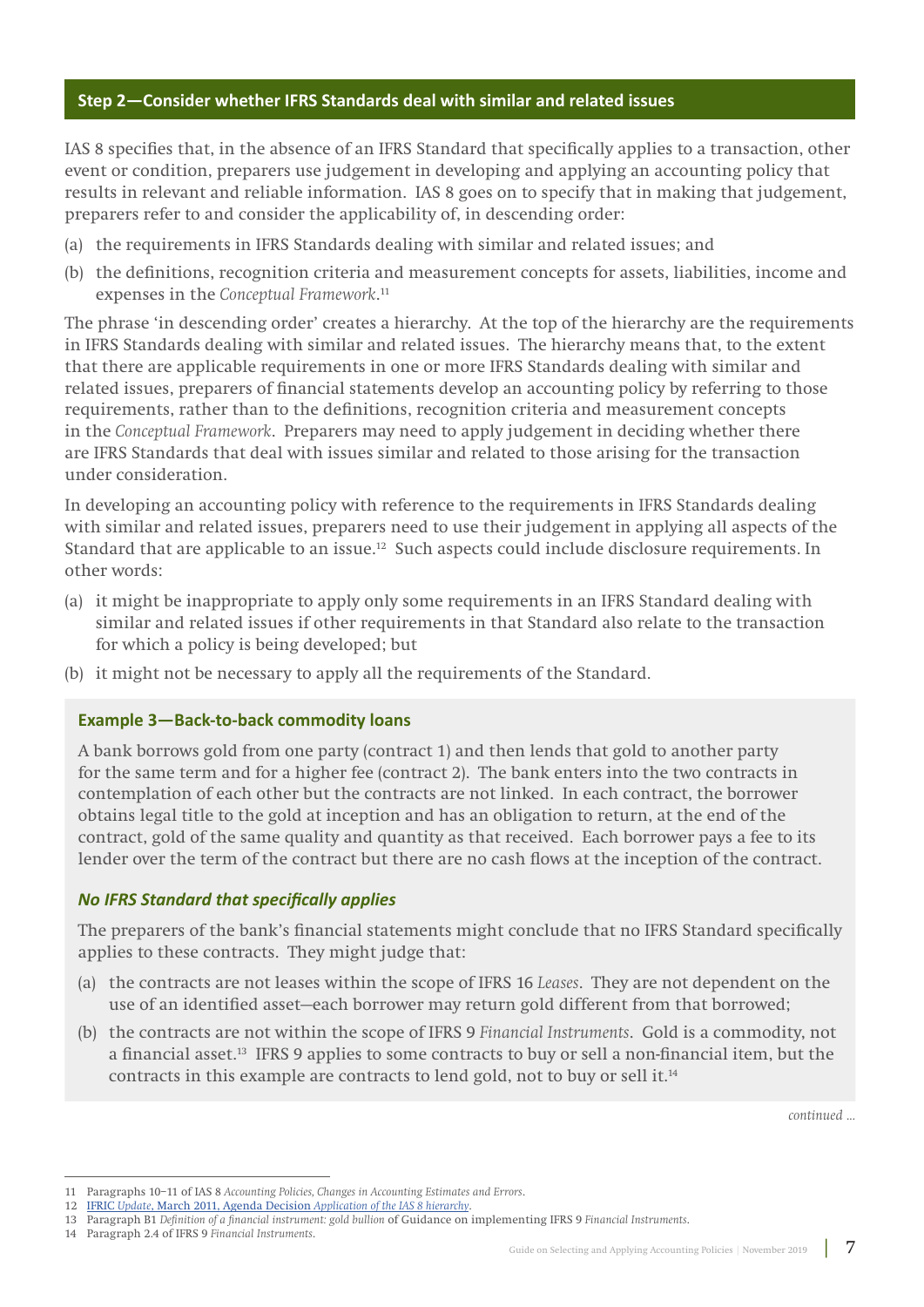- (c) the gold borrowed by the bank is not within the scope of IAS 2 *Inventories*. It is not (i) an asset held for sale; (ii) an asset in the process of production for sale; or (iii) a material or supplies to be consumed in the production process.<sup>15</sup>
- (d) the bank's obligation to return gold to its lender is not a provision within the scope of IAS 37. It is not 'a liability of uncertain timing or amount' because the contract between the bank and its lender leaves no uncertainty about the timing of the return or the quantity of gold to be returned.16

## *Requirements in IFRS Standards dealing with similar and related issues*

Several IFRS Standards might be viewed as dealing with similar and related issues. For example:

- (a) IFRS 9 specifies requirements for financial assets borrowed or loaned under an agreement to return the same or substantially the same asset to the transferor. It includes requirements for both transferors and transferees.<sup>17, 18</sup>
- (b) IFRS 16 specifies requirements for entities (intermediate lessors) that lease an asset for a period of time from another party (the head lessor) and sublease that asset to a third party for all or part of that time.<sup>19</sup>
- (c) IAS 2 specifies requirements for inventories purchased by an entity and IFRS 15 *Revenue from Contracts with Customers* specifies requirements for contracts to sell an asset and repurchase either that asset or one that is substantially the same as that asset.<sup>20</sup>

#### *Conceptual Framework*

The definitions of an asset and a liability in the *Conceptual Framework* focus on identifying an entity's rights and obligations. So, if the bank were to apply those definitions, it might:

- (a) recognise as an asset its right under contract 2 to receive back the quantity and quality of gold it had lent to its borrower; and
- (b) recognise as a liability its obligation under contract 1 to return to its lender the same quantity and quality of gold.

#### *How to develop an accounting policy*

The preparers of the bank's financial statements might conclude that:

- (a) no IFRS Standard specifically applies to these contracts; but
- (b) some IFRS Standards deal with similar and related issues.

If the preparers reach this conclusion, they develop an accounting policy for the contracts by referring first to applicable requirements in one (or more) of the IFRS Standards dealing with similar and related issues. The preparers use their judgement in applying all aspects of the Standard(s) applicable to those issues, including applicable disclosure requirements.

The policy developed might not be the same as one that the preparers would have developed if they had instead referred to the *Conceptual Framework* definitions.21

<sup>15</sup> Paragraph 6 of IAS 2 *Inventories*.

<sup>16</sup> Paragraph 10 of IAS 37 *Provisions, Contingent Liabilities and Contingent Assets*.

<sup>17</sup> Paragraph B3.2.16(b) of IFRS 9 *Financial Instruments*.

<sup>18</sup> Paragraph B3.2.15 of IFRS 9 *Financial Instruments*.

<sup>19</sup> Paragraphs 22–97 and B58 of IFRS 16 *Leases*.

<sup>20</sup> Paragraphs B64–B69 of IFRS 15 *Revenue from Contracts with Customers*.

<sup>21</sup> IFRIC *Update*[, March 2017, Agenda Decision](https://www.ifrs.org/-/media/feature/news/updates/ifrs-ic/2017/ifric-update-march-2017.pdf) *Commodity Loans*.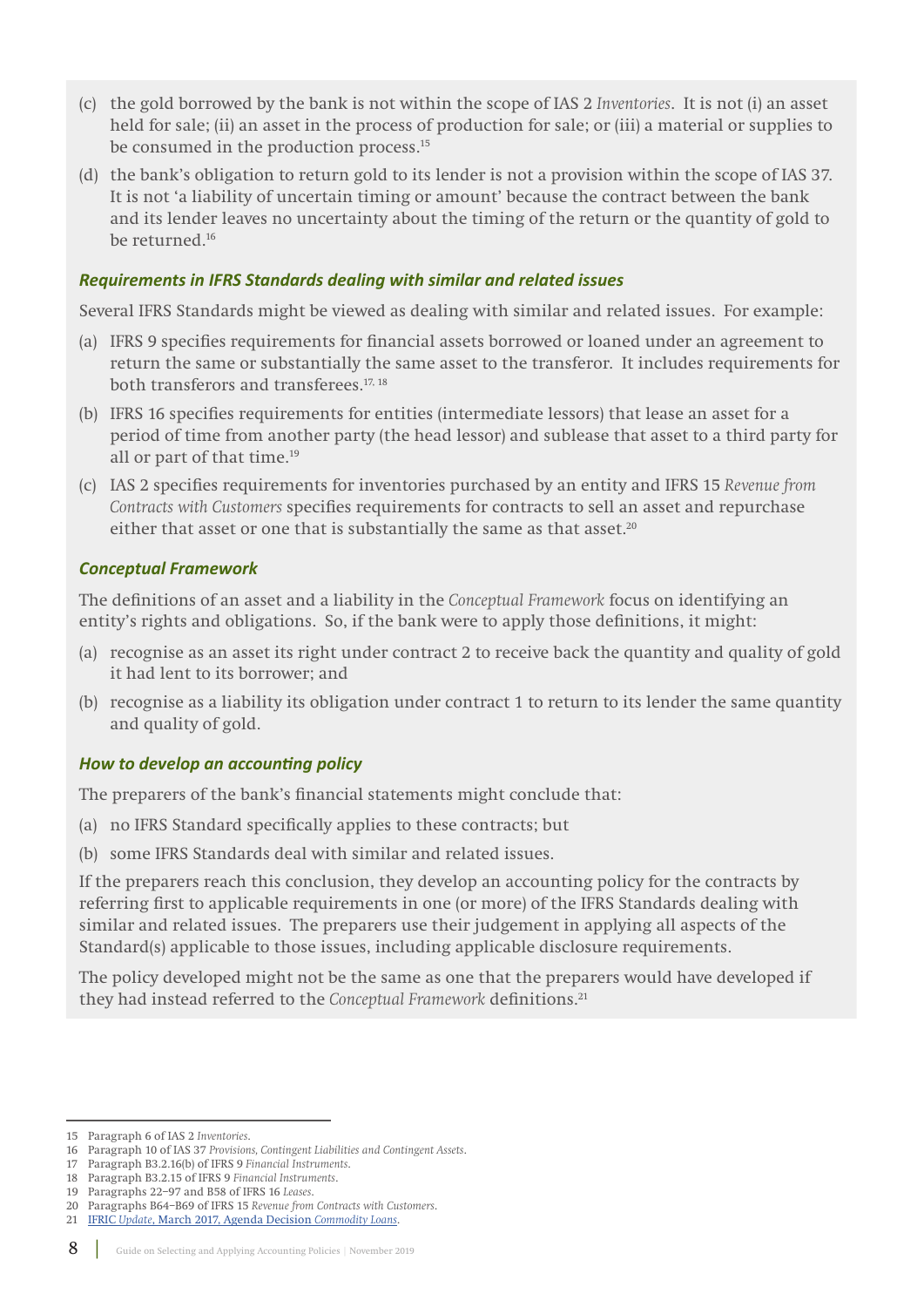## **Step 3—Refer to and consider the applicability of the** *Conceptual Framework*

Preparers of financial statements refer to the definitions, recognition criteria or measurement concepts in the *Conceptual Framework* if both:

- (a) no IFRS Standard specifically applies to a transaction, other event or condition; and
- (b) no IFRS Standards deal with similar and related issues.

For some transactions, other events or conditions, there could be several issues to consider in developing an accounting policy. For some of those issues, IFRS Standards may deal with similar and related issues; but for other issues, there may be no such Standard. In such situations, preparers of financial statements might refer to the requirements in an IFRS Standard for some issues and to concepts in the *Conceptual Framework* for other issues—see Example 4.

#### **Example 4—Tax deposit**

An entity and a tax authority dispute whether the entity is required to pay a tax. It is not an income tax, so is outside the scope of IAS 12 *Income Taxes*. Any liability or contingent liability to pay the tax is instead within the scope of IAS 37.

Taking account of all available evidence, preparers of the entity's financial statements judge it probable that the entity will not be required to pay the tax—it is more likely than not that the dispute will be resolved in the entity's favour. Applying IAS 37, the entity discloses a contingent liability and does not recognise a liability.

To avoid possible penalties, the entity has deposited the disputed amount with the tax authority. Upon resolution of the dispute, the tax authority will be required to either refund the deposit to the entity (if the dispute is resolved in the entity's favour) or use the deposit to settle the entity's liability (if the dispute is resolved in the tax authority's favour).

## *Decisions required in developing an accounting policy*

In developing an accounting policy for the tax deposit, preparers of the entity's financial statements need to decide:

- (a) whether the deposit gives rise to an asset, a contingent asset or neither; and
- (b) if the deposit gives rise to an asset, whether the entity recognises that asset and, if so, how it measures and presents the asset and what information it discloses about the asset.

## *Whether the deposit gives rise to an asset, a contingent asset or neither*

IAS 37 defines a contingent asset as a possible asset whose existence will be confirmed only by uncertain future events not wholly within the control of the entity. If the tax deposit gives rise to a contingent asset, the requirements of IAS 37 apply to that contingent asset: the tax deposit is recognised as an expense unless an inflow of economic benefits—in this case, a refund of the deposit—is virtually certain.22

If the tax deposit instead gives rise to an asset, it may be that no IFRS Standard specifically applies to the asset. For example:

- (a) it is likely that the asset would be a monetary asset. If so, it would not be within the scope of IAS 38 *Intangible Assets*, which defines an intangible asset as a non-monetary asset.<sup>23</sup>
- (b) unless the asset has arisen from a contract, it would not be within the scope of IFRS 9.

<sup>22</sup> Paragraphs 10 and 31–35 of IAS 37 *Provisions, Contingent Liabilities and Contingent Assets*.

<sup>23</sup> Paragraph 8 of IAS 38 *Intangible Assets*.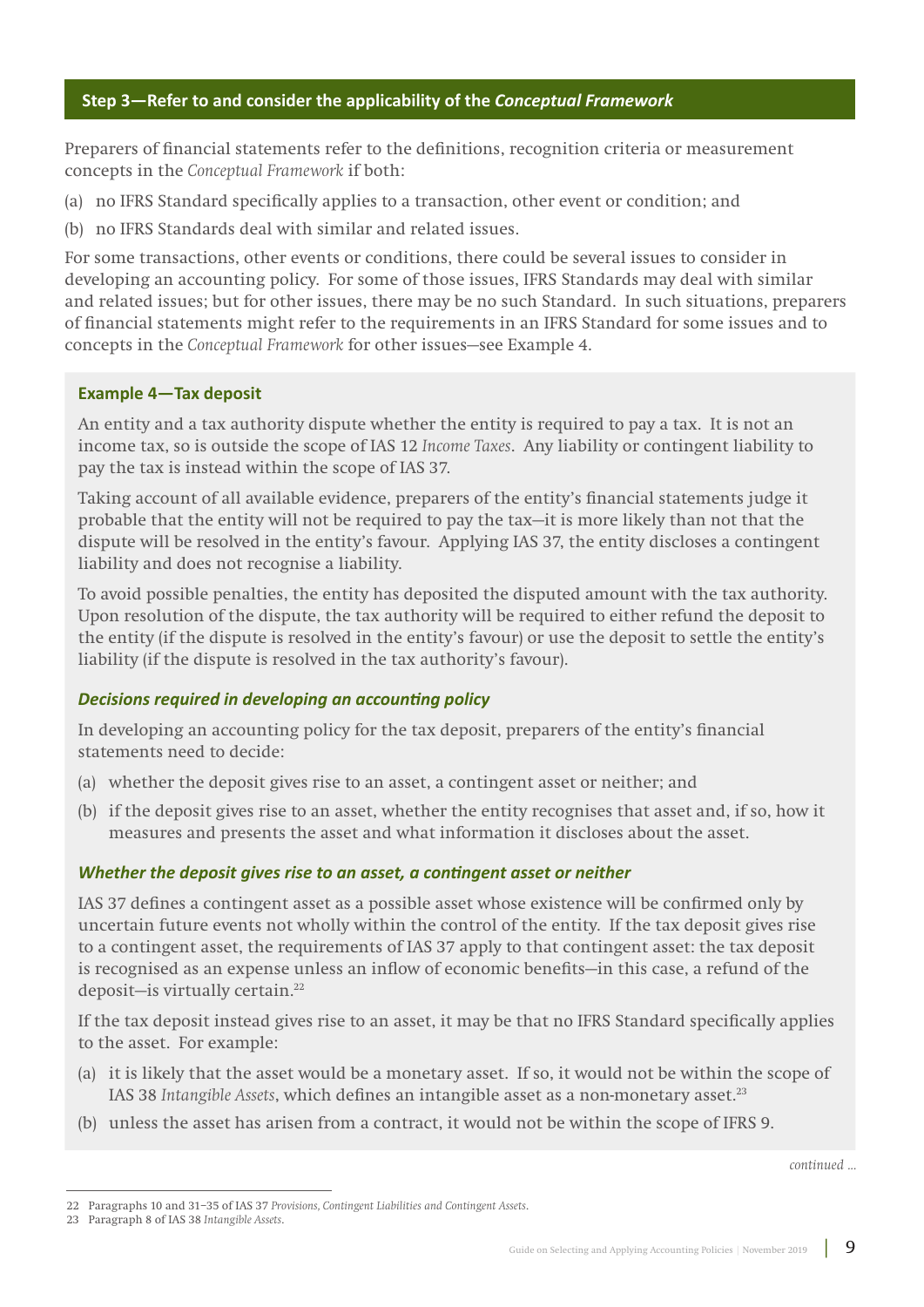In the absence of an IFRS Standard that specifically applies, preparers of the entity's financial statements consider first whether IFRS Standards deal with issues similar and related to those that arise for the tax deposit.

The preparers might conclude that no IFRS Standard deals with similar and related issues. IAS 38 includes a definition of an asset and requirements to apply in assessing whether particular types of expenditure give rise to assets. However, the assets within the scope of IAS 38 are non-monetary assets and the issues that IAS 38 addresses primarily concern separability from goodwill and uncertainty about the probability or amount of potential future economic benefits. The issues that preparers need to consider for a tax deposit are different from those addressed by IAS 38—the economic benefits are a determinable amount and the uncertainty relates to whether the entity will receive a refund.

If preparers conclude that no IFRS Standards deal with similar and related issues, they refer to and consider the applicability of the asset definition and supporting concepts in the *Conceptual Framework*. Of particular note are that:

- (a) the asset definition in the *Conceptual Framework* requires an entity to have a right that has the potential to produce economic benefits; and
- (b) the *Conceptual Framework* identifies various ways in which a right could produce economic benefits for an entity. One of those ways is by enabling the entity to extinguish liabilities.<sup>24</sup>

Applying those concepts leads to a conclusion that the entity has a right that will produce economic benefits irrespective of the outcome of the dispute with the tax authority—if the outcome is favourable to the entity, the economic benefits will be the cash refund; if the outcome is unfavourable, the economic benefits will be the use of the deposit to settle the entity's tax liability. Although there is uncertainty about the form of the economic benefits, there is no uncertainty about the entity's right to obtain benefits in one form or the other. Consequently, applying the *Conceptual Framework* asset definition and supporting concepts leads to a conclusion that the tax deposit gives rise to an asset. It is an asset, not a contingent (possible) asset, because there is no uncertainty about whether the asset exists.

## *Recognising, measuring, presenting and disclosing the tax deposit asset*

If preparers of the entity's financial statements conclude that the tax deposit gives rise to an asset, they need to decide whether the entity recognises that asset and, if so, how it measures and presents the asset and what information it discloses about the asset.

If no IFRS Standard specifically applies to the asset, the preparers apply the IAS 8 hierarchy. They identify the issues that arise in making decisions about recognition, measurement, presentation and disclosure of the tax deposit asset and refer first to any IFRS Standards dealing with similar and related issues. The preparers could, for example, refer to and consider the applicability of requirements for financial assets in IFRS 9 and requirements for income tax assets in IAS 12.

To the extent IFRS Standards deal with similar and related issues, the preparers develop accounting policies for recognising, measuring, presenting and disclosing the tax deposit asset by reference to applicable requirements in one (or more) of those Standards. The preparers use their judgement in applying all aspects of the Standard(s) that are applicable to those issues. To the extent no IFRS Standards deal with similar and related issues, the preparers refer to the *Conceptual Framework*. 25

10 | Guide on Selecting and Applying Accounting Policies | November 2019

<sup>24</sup> Paragraphs 4.14 and 4.16(e) of the *Conceptual Framework for Financial Reporting*.

<sup>25</sup> IFRIC *Update*, January 2019, Agenda Decision *[Deposits relating to taxes other than income tax](https://www.ifrs.org/news-and-events/updates/ifric-updates/january-2019/#1)*.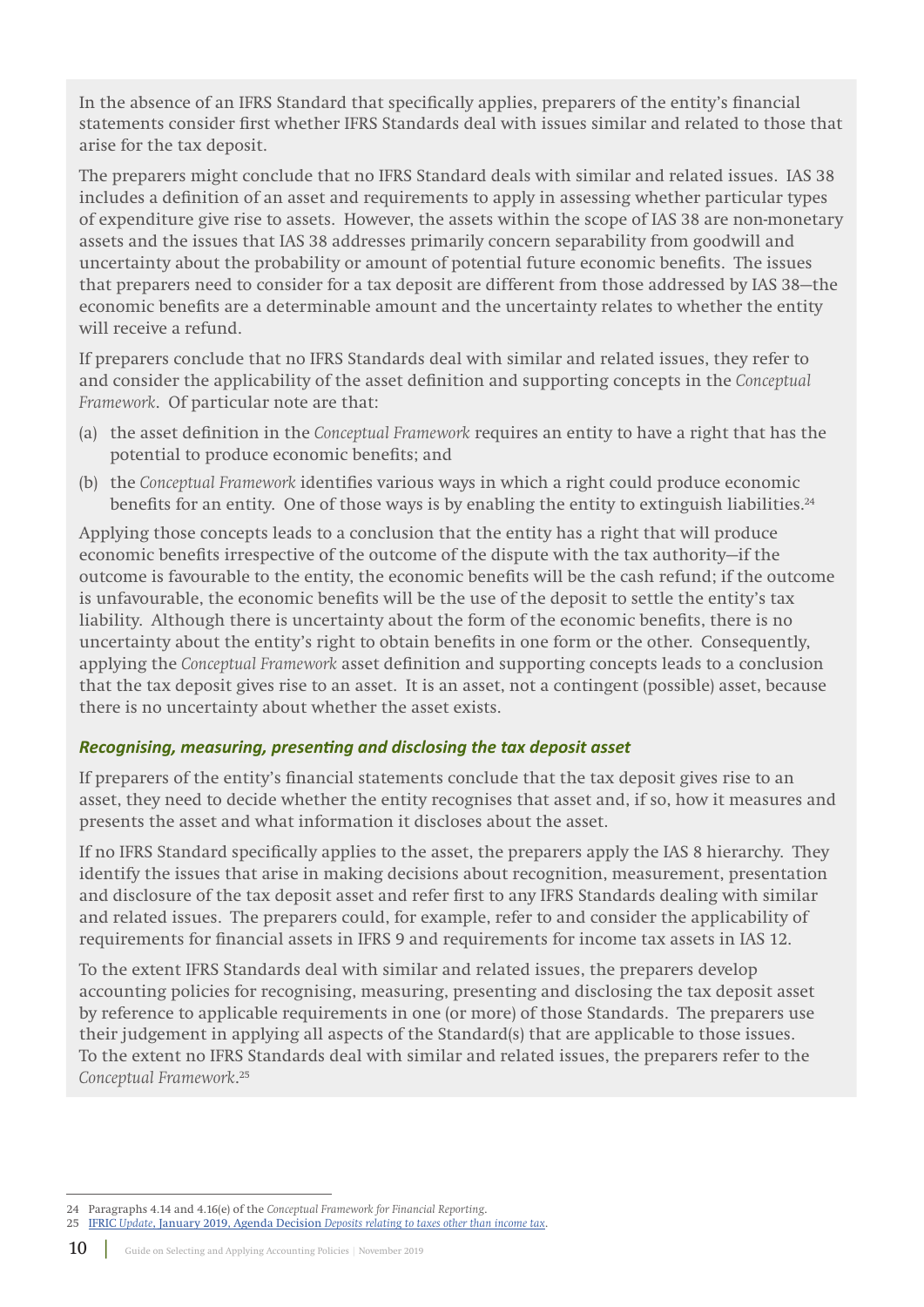#### *Other sources of reference*

IAS 8 states that in the absence of an IFRS Standard that specifically applies to a transaction, other event or condition, management may also consider the most recent pronouncements of other standard-setting bodies that use a similar conceptual framework to develop accounting standards, other accounting literature and accepted industry practices. Management may consider these other sources to the extent they do not conflict with the *Conceptual Framework* or with the requirements in IFRS Standards dealing with similar and related issues.26

#### *General disclosure requirements*

IFRS Standards include disclosure requirements. If no IFRS Standard specifically applies to a transaction, no disclosure requirements may specifically apply to that transaction. However, disclosure of information about the transaction may be necessary to satisfy the general presentation and disclosure requirements in IAS 1.

Presentation and disclosure requirements in IAS 1 include requirements to:

- (a) present—in the statement of financial position and statement of profit or loss and other comprehensive income—line items additional to those specifically listed in IAS 1. Presenting additional items is required when such presentation is relevant to an understanding of the entity's financial position or performance; and
- (b) disclose:
	- (i) the nature and amount of material items of income or expense;
	- (ii) information relevant to an understanding of any of the financial statements;
	- (iii) significant accounting policies; and
	- (iv) information about assumptions made about the future, and other major sources of estimation uncertainty.<sup>27</sup>

In addition, if preparers of financial statements are developing an accounting policy by reference to the requirements in IFRS Standards dealing with similar and related issues, they consider all the requirements dealing with those issues, including disclosure requirements.28

<sup>26</sup> Paragraph 12 of IAS 8 *Accounting Policies, Changes in Accounting Estimates and Errors*.

<sup>27</sup> Paragraphs 55, 85, 97, 112(c), 117 and 125 of IAS 1 *Presentation of Financial Statements*.

<sup>28</sup> IFRIC *Update*[, March 2017, Agenda Decision](https://www.ifrs.org/-/media/feature/news/updates/ifrs-ic/2017/ifric-update-march-2017.pdf) *Commodity Loans*.